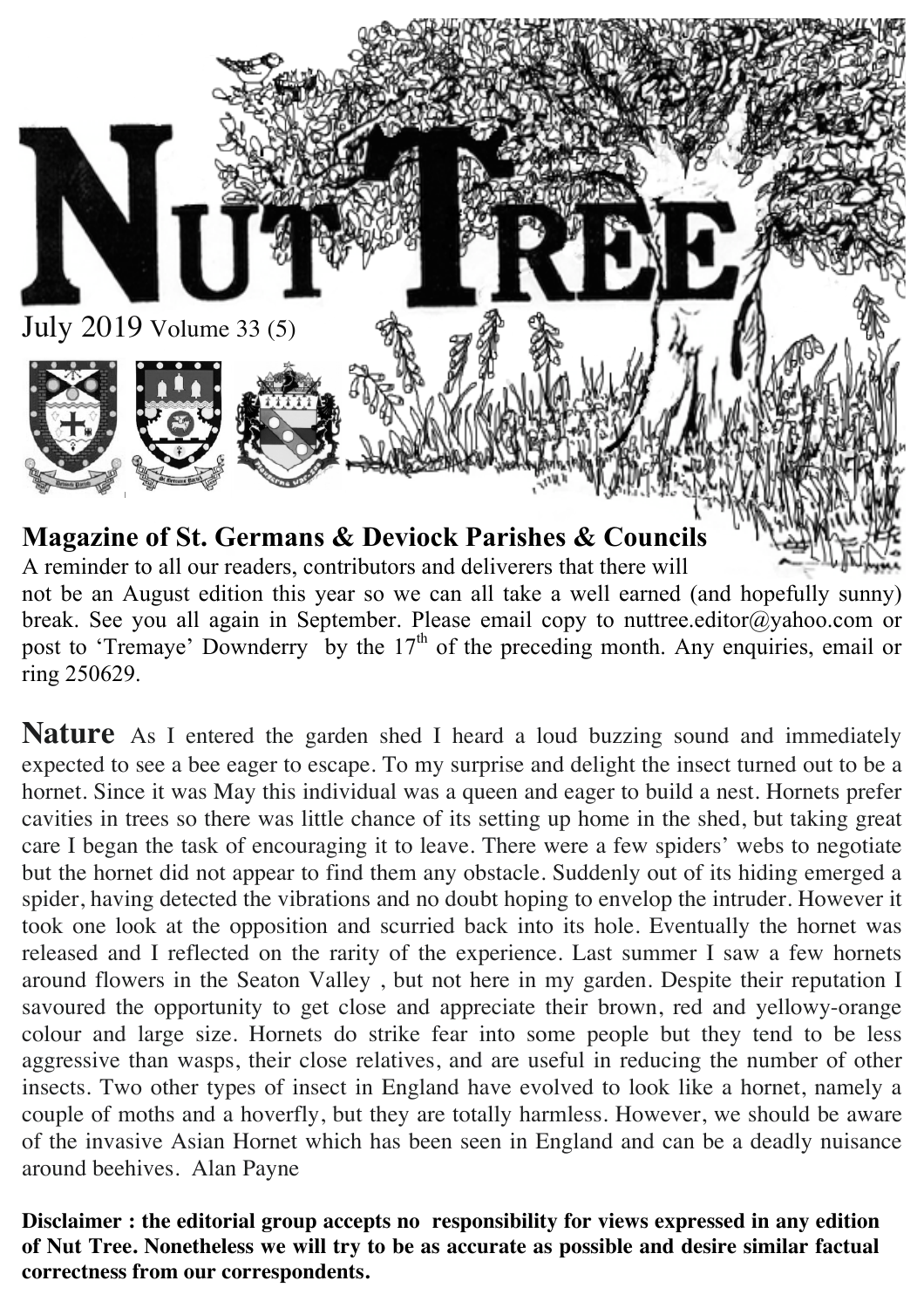## **From the Parishes - Deviock**

Meetings:11th July 2019, 7.30pm at Downderry Methodist Church. Planning Committee: 25th July 2019, 6.30pm (if required) at Downderry Methodist Church. Hello. I'm Karen, the new Parish Clerk. For those of you who don't know me, I live in Hessenford, where I've lived since 2007, and I will often be seen walking my lurcher Willow. My main background is in business publishing, although I have also been involved in youthwork (autism and 1:1 work) for the last eight years or so. You will see from the Parish Office opening hours below that we will be trialing a Hessenford 'drop-in' at the Church Hall on Tuesday lunchtimes. So from July, please feel free to drop by to discuss parish business at either location, Downderry or Hessenford, at your convenience. I look forward to meeting you.

**Downderry Memorial Gardens** A group of gardening volunteers meet once a month on Saturday mornings 10am–12 noon to help maintain and improve these gardens, which are a great local asset. Please come along and join in on the following dates: 20th July; 17th August; 14th September and 12th October. **Deviock Parish Council Loan Fund** The Council provides interest-free loans (up to £1,000) to local organisations for specific projects (subject to terms and conditions). Please contact the Clerk or one of the councillors if your organisation thinks it could benefit from this service. The DEVIOCK PARISH OFFICE is at:The Vestry, St. Nicolas Church, Main Road, Downderry PL11 3LE Tel. (01503) 250 052 / Email: clerk.deviockpc@btinternet.com OPENING HOURS are: Tuesdays: 1pm-2pm (Church Hall, Hessenford) Wednesdays: 2pm–4pm and Thursdays: 1pm–3pm (The Vestry, Downderry) See www.deviockparish.org.uk (for Agendas and Minutes) Karen Pugh (Clerk)

**St Germans** On the 29 April at the Annual Parish Meeting, Patricia Pipe was elected Chairperson & Nigel Witton as Vice Chair of St Germans Parish Council for 2019/20 period. We would like to thank everyone who responded to the recent traffic surveys held in our villages. This information is being put together and should help with better traffic management in the future, locally. The government are trialling a system for recording noise made by loud vehicles and a system that may automatically send out fines. Could be used on the Torpoint to Trerulefoot road. The next St G PC. Meeting is 7pm Monday 29 July 2019 at the Eliot Hall St Germans.

## **News from Cornwall - Jesse Foot**

I wear many hats, both in real life and in a metaphorical sense. As your Cornwall Councillor, I wear many metaphorical hats. One of these is as Chairman of the Cornish Minority Status Working group. One of the main aims of the group is to "lead, promote, and celebrate Cornish National Minority Status." In celebration of the 5th anniversary of the Cornish being recognized by the UK government as a national minority,



the working group is preparing to host the first ever UK National Minority Summit on the 5th July. The event will bring together representatives from the UK's national minorities, aiming to strengthen the links between UK minority nations, and to examine future opportunities for working together to deliver upon the principles of the Framework Convention. The event will host keynote speakers Lord Bourne, the Parliamentary Under-Secretary of State at the Ministry of Housing, Communities and Local Government and Professor Doctor Tove Malloy, a highly regarded political theorist and member of the Framework Convention for the Protection of National Minorities European Advisory Committee. The aim of the day is to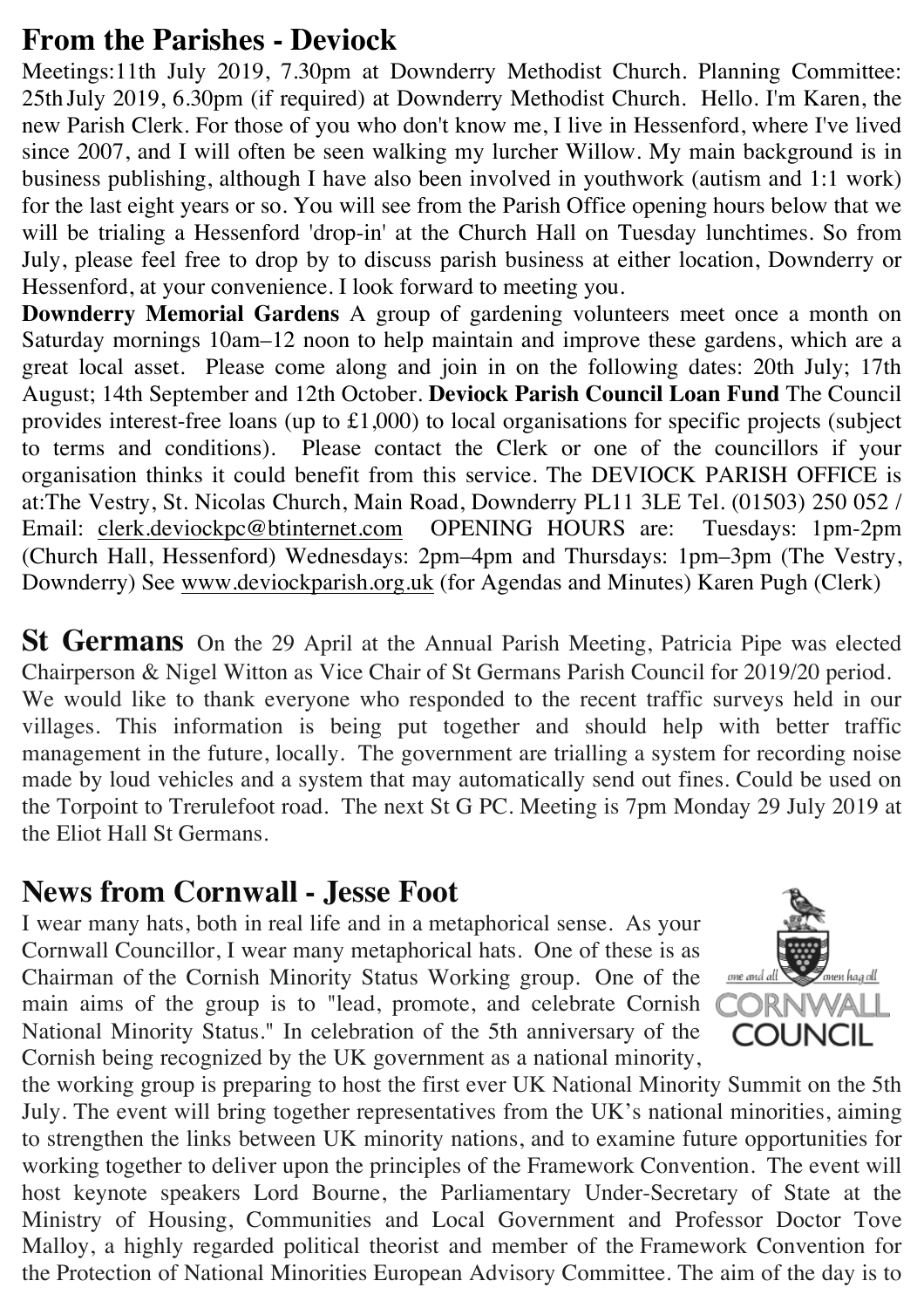highlight best practice and explore some of the challenges each group faces in achieving the objectives of the Framework Convention, including social justice, freedom of expression, and cultural respect in our diverse society. It is hoped that this will become a reoccurring event. The Minority Summit is funded by the Cornish Cultural Fund from central government and administered by the working group. As summer has arrived and the sun seems to be getting ever hotter, may I take this opportunity to encourage one and all to wear sunscreen and/or a nice sun hat! If you have any questions about the Minority Summit or what other hats I wear, please get in touch. Gwella, Jesse - jesse.foot@cornwallcouncillors.org.uk or 07449372274

## **Climate Change and Carbon Neural Cornwall**

After declaring a climate change emergency earlier this year Cornwall Council are now working on a plan for how to help Cornwall become carbon neutral by 2030. We would like to know what people's priorities for tacking climate change are, what they think about our proposals and how they'd like to get involved. You can read more about climate change, carbon neutral Cornwall and complete our online survey at www.cornwall.gov.uk/climatechange If you have any questions or would like further information you can email the climate change team on climatechange@cornwall.gov.uk

**Callington Community Gospel Choir** in Concert at St Germans Priory Church on

Saturday 20th July 2019 7.30pm. Tickets £8 from www.crbo.co.uk 01726879500 and from St Germans Village Shop. Wine and fruit juice will be available. A wonderful programme of songs and music will be performed during the evening. This is your opportunity to come along and experience one of the biggest award winning, Gospel Choirs in the U K.



## **Ecumenical Evensong**

**at the St Germans Priory Church** . Friday 19th July at 6.30pm. The choir from St. Eustacius, Tavistock will be singing. Our new vical Rev. Canon Lynn Parker will lead the service. Sermon by Right Reverend Nicholas Hudson, Auxiliary Bishop of Westminster. He is titular catholic Bishop of St Germans due to historic links with St. Germans. This is a joint service and everyone is welcome to come and take part.

## **Hessenford 2019 Fishermen's Mission Collection**

Thank you to all those who gave to the collection this month. It was heartening to hear that so many donors understand the importance of the work the Royal National Mission to Deep Sea Fishermen. Together Hessenford raised £147.93 which exceeded last year by £15 and is the largest amount we have collected in twenty three years. Angela Crook & David Cormack

## **The Zone a Fresh Expression of the Methodist Church in Downderry**

**The Chapel by the Sea.** The service for July is Sunday 7th at 6pm and will be taken by our Superintendent The Reverend Jonathan Budd. There will be refreshments after the service. We welcome everyone to join us.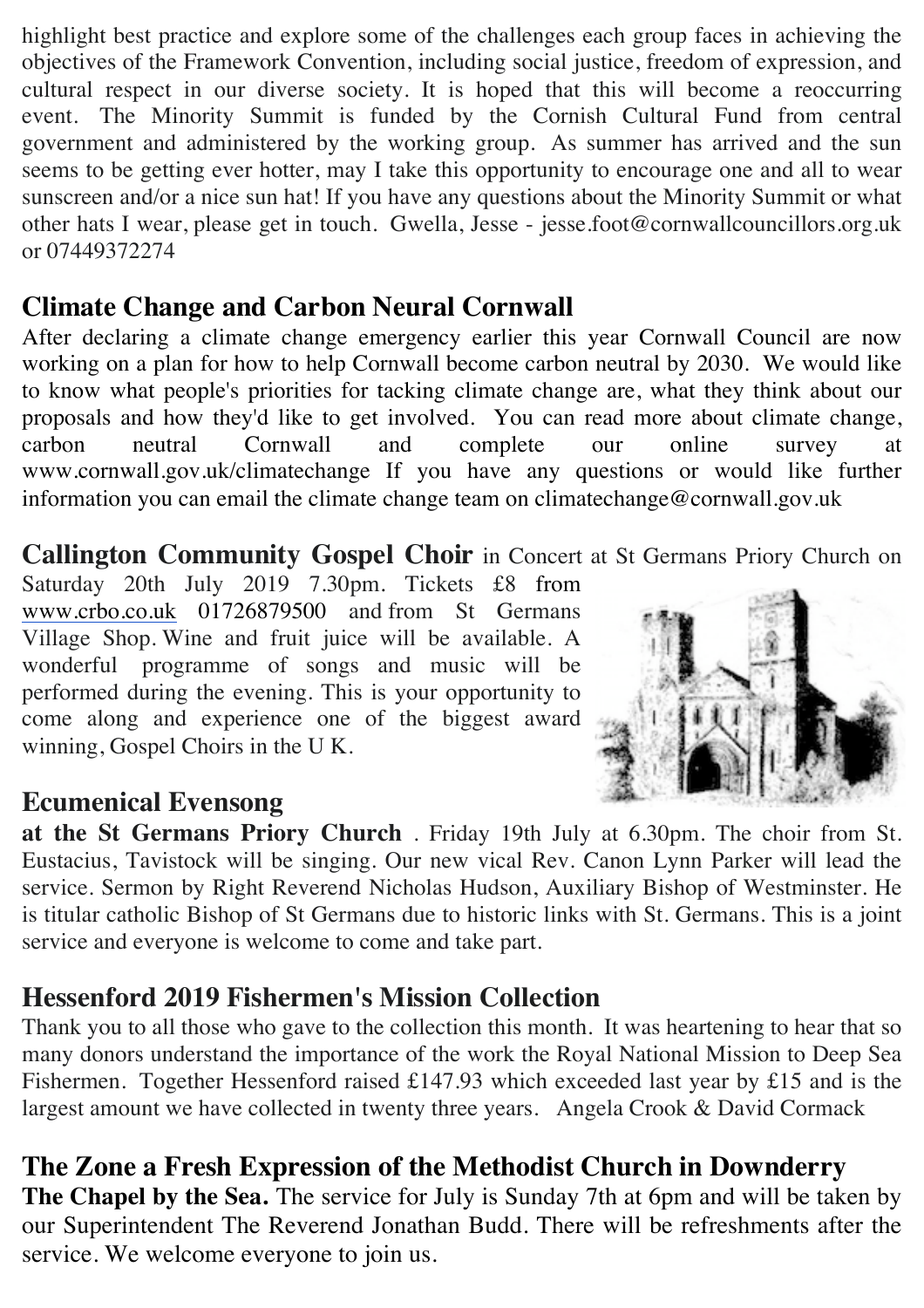Hessenford WI President Jackie welcomed members and introduced Anthony Blacker M.B.E. Thirty five years ago he and his wife Cherry bought a house and 10 acres of land near Launceston. They were self confessed urbanites but with a love of animals. Over the years they planted trees, bulbs, dug out ponds and learned how to look after animals.They have now established a charity " The Cornish Nature Conservancy" to promote the conservation of British wild animals, worldwide cats and other birds and animals to save them from extinction. Their passion, commitment and care inspired us all and we are hoping to visit them in August. On June 1st we held a small "Big Lunch " to which we were delighted to welcome past members and also members from Duloe W.I. A thoroughly enjoyable time was had by all. Those members who had visited "The Glass Shack "brought the beautiful suncatchers they had made which were much admired. Our next meeting on 2nd July is about "The Fisherman's Mission". Visitors very welcome, 7p.m. Widegates Hall.

## **Downderry and Seaton WI**

We cannot let this momentous occasion pass, when one of our oldest members Tina Jeffries, who celebrated her 90th birthday 3 days later, flew like a bird on the Zip Wire at the Eden Project and got a mention in the Cornish Times. Well she wasn't the only one from Downderry and Seaton WI to complete this feat, our outgoing President Pat Paxton also did it. I mention this because we are intensely proud of our members and the WI gives women opportunities that they would not necessarily have. Now the summer has arrived and in addition to the very interesting meetings on 2nd Tuesday of the month at 1.00 p.m. in the Zone we have got lots of extra-curricular activities. Why not give us a try if you are free. This is a really good way of meeting new people if you are new to the village. We are exceptionally friendly and will give you a warm welcome.We have a Summer Party on 2nd July, a lovely garden party at Bocconoc House on 7th July to celebrate the Centenary of Cornwall Federation of Women's Institutes, a visit Looe Island 11th July, weather permitting and a group Summer Tea Party in Kingsands on 13th July. Its just one social whirl! We are stepping up our efforts in the WI Garden and getting on with the Community Herb Garden. In order to do this we have changed the Gardening Group day to Thursdays in July to 4th and 18th then fortnightly until further notice.Same time though from 10.00 a.m. to 12.00 m.d. finishing with a coffee break and a natter. The singing group on 23rd July will be the last until October as we will not be having one in August and September owing to holidays. So if you fancy a bit of a sing and fun come along to the Zone at 1.00 p.m. to 3.00 p.m. **Keep the date - 12th October 2019 Wine Tasting in the Downderry and Seaton Village Hall. £8,00 per ticket.** This will be a splendid evening and give you a chance to taste some fine and more expensive wines that you may not have thought of. Tickets will go on sale at the beginning of September. More details to follow. Please contact Maura Swabey (WI President) on 01503250322 or maura swabey@yahoo.co.uk if you want to know anything about the happenings above or indeed want to know more about the WI in Downderry and Seaton"

## **Mobile Library News**



theWI

22, Nov 19 and Dec 17 at the usual times and places in Nut Tree land.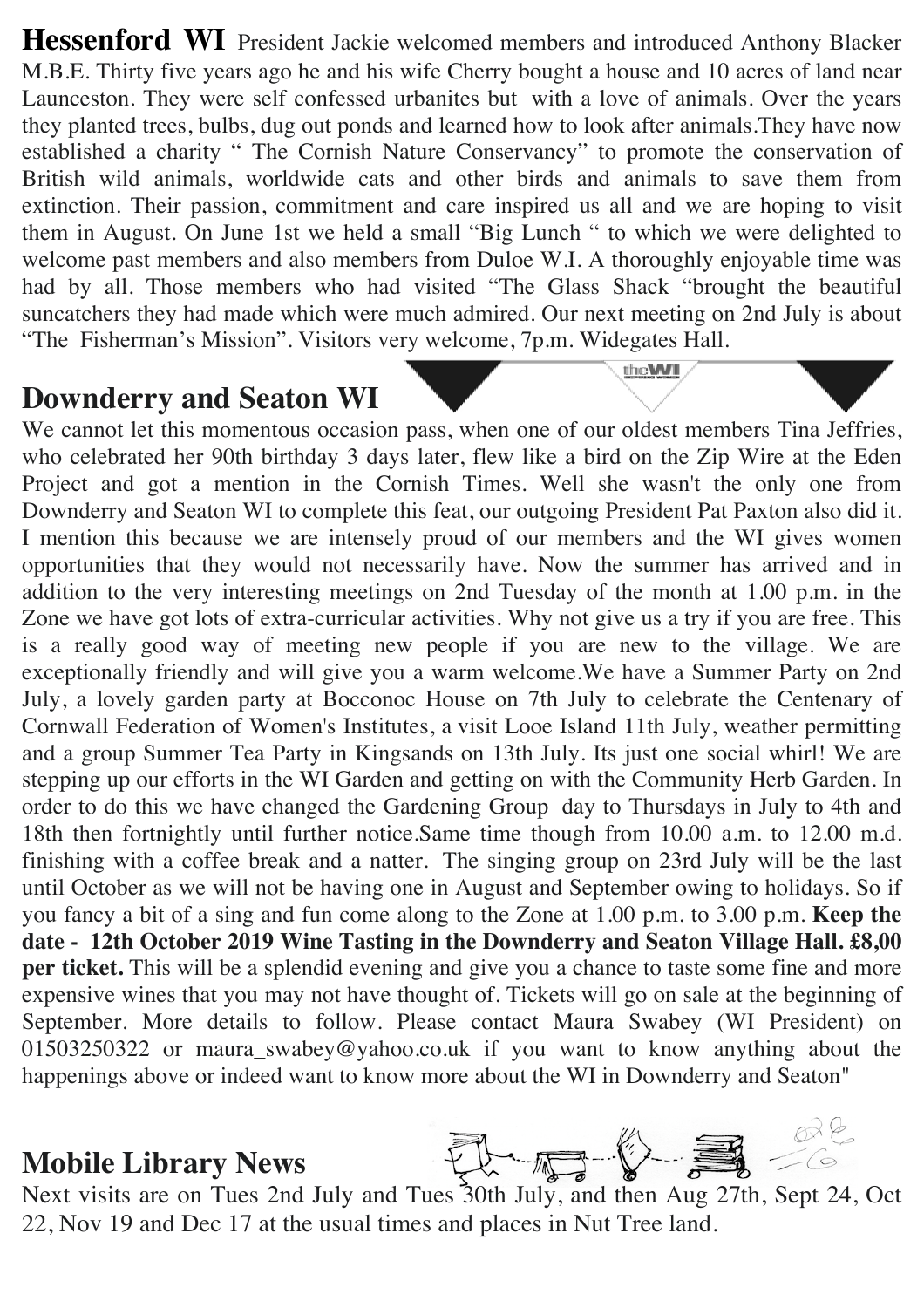**Afternoon Tea at the Eliot Hall, St Germans Tuesday 16 July 2 - 4 pm** Enjoy a taste of summer with strawberry cream scones and a refreshing drink. Proceeds towards the upkeep of the Eliot Hall.

**Hessenford News** I hope all your activities weren't washed out during monsoon June as they called it but hopefully there's better to come in July &



## **Lunches at St. Nicolas Church**

There will be Soup and Pud lunch with coffee from 10.30-1.30 on Saturday 13th July . There will be Charity stalls as usual so come and join us. The Wednesday Community lunches will be taking a summer break. The last one will be on Wednesday 17th July and they will recommence Wednesday 18th September .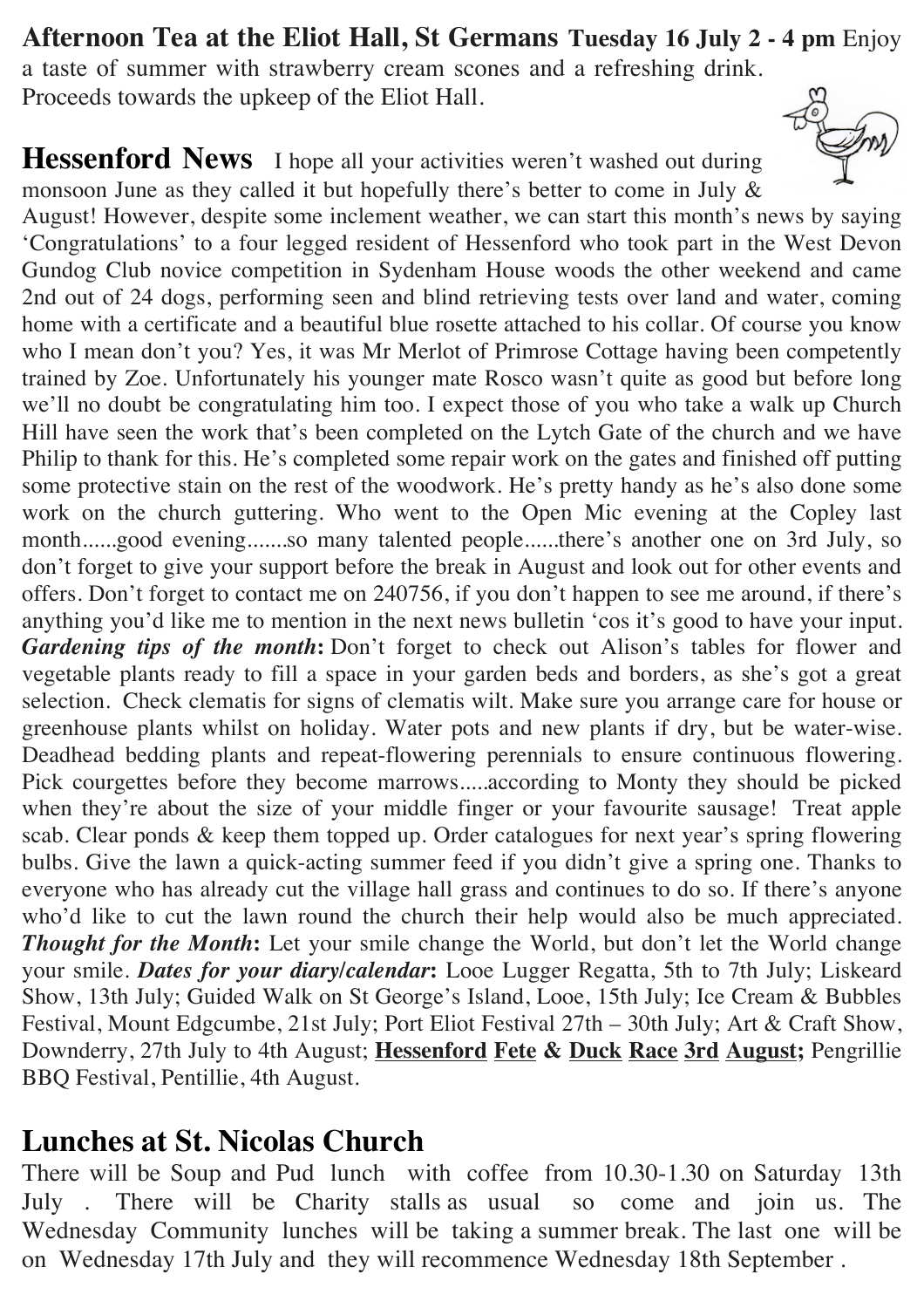## **Downderry and Seaton Residents Association**

The Downderry and Seaton Residents Association has a new logo. We hope you like it. We want residents to identify with it as DaSRA is *your* Association so when you see the logo it relates to some news or information that could be of interest to you. It is important that the Management Committee of DaSRA is recognised as being representative of the residents that we represent, so we welcome contact with anyone living in Downderry and Seaton interested in being actively involved in what we do. Do contact me if you are would like to know more. 01503 250911. A few weeks ago,as Chair of DaSRA, I contacted Cornwall Council regarding the deteriorating state of the **Seaton Children's Play Area.** This matter had been raised with DaSRA by parents from St Nicolas PTA and, together with 2 parents as active users of the Play Area, we met in Seaton with the person nominated by CC to maintain the site. He reported on our discussion to CC and within a short time, I received confirmation from CC that they have earmarked up to £50,000 towards essential maintenance, repairs and replacement as a phased capital project. Once essential work has been carried out, and subject to budget, there is the potential for further replacement equipment selected by the public using an on-line questionnaire system. CC is commencing public consultation to make people aware of the proposal and to obtain views and aspiration for developing the next stages. It would be great if parents, and of course grandparents,and others who value having such a facility available to residents and to visitors respond to the survey. The link to the on-line survey is www.cornwall.gov.uk/playareas and deadline for the close of the survey is **Sunday 21 July 2019.** Laura Done, Chair.

**St Germans Thursday Club** Thanks to all in the St Germans Community Shop staff, volunteers and customers, who contributed to our collecting tin in May. The total raised was £34.90. On 13th June, we enjoyed the talk on Crossing the Tamar, given by Les Deering, Heritage Guide of the Tamar Valley Centre. Our speaker illustrated his talk with his own photos of the various crossings from north to south, source (just miles from the sea at Bude) to Plymouth, and covering the centuries from the middle ages up to the most recent crossing - the 1961 road bridge at Saltash. The photos brought us memories of past visits and spurred plans for future visits to the hinterland of the Tamar again. If you haven't yet picked up a copy of The Valley, the Tamar Valley AONB free newsletter, do so, make a visit to the Centre in Drakewalls PL18 9FE, and check the website tamarvalley.org.uk. JULY 11th a half-day outing to Saltram, and hoping for good weather, of course.The bus leaves at 1:30 pm. JULY 25th another afternoon outing, to Pinsla Gardens, near Cardinham. The cost is garden £3,and tea and home-made cakes £4. Contact Trish Gregory 230697. Non-members may book for outings; priority to members, of course. Membership is still only £10 a year. Chairperson - Brenda Crago 01752- 85119 Report-SmC- 230106

## **Downderry and Seaton Village Hall**

Nominations close on 10th July for the Residents' Association Cup for the best managed garden in a manner appropriate to the site and The Vittle Shield for the best Window Box or Hanging Basket. Any villager may nominate a Garden, Window Box or Hanging Basket; simply obtain the owner's permission and then complete the form on the Village Hall website (www.downderryandseatonvillagehall.co.uk), give details to any committee member or put details in the Village Hall post box.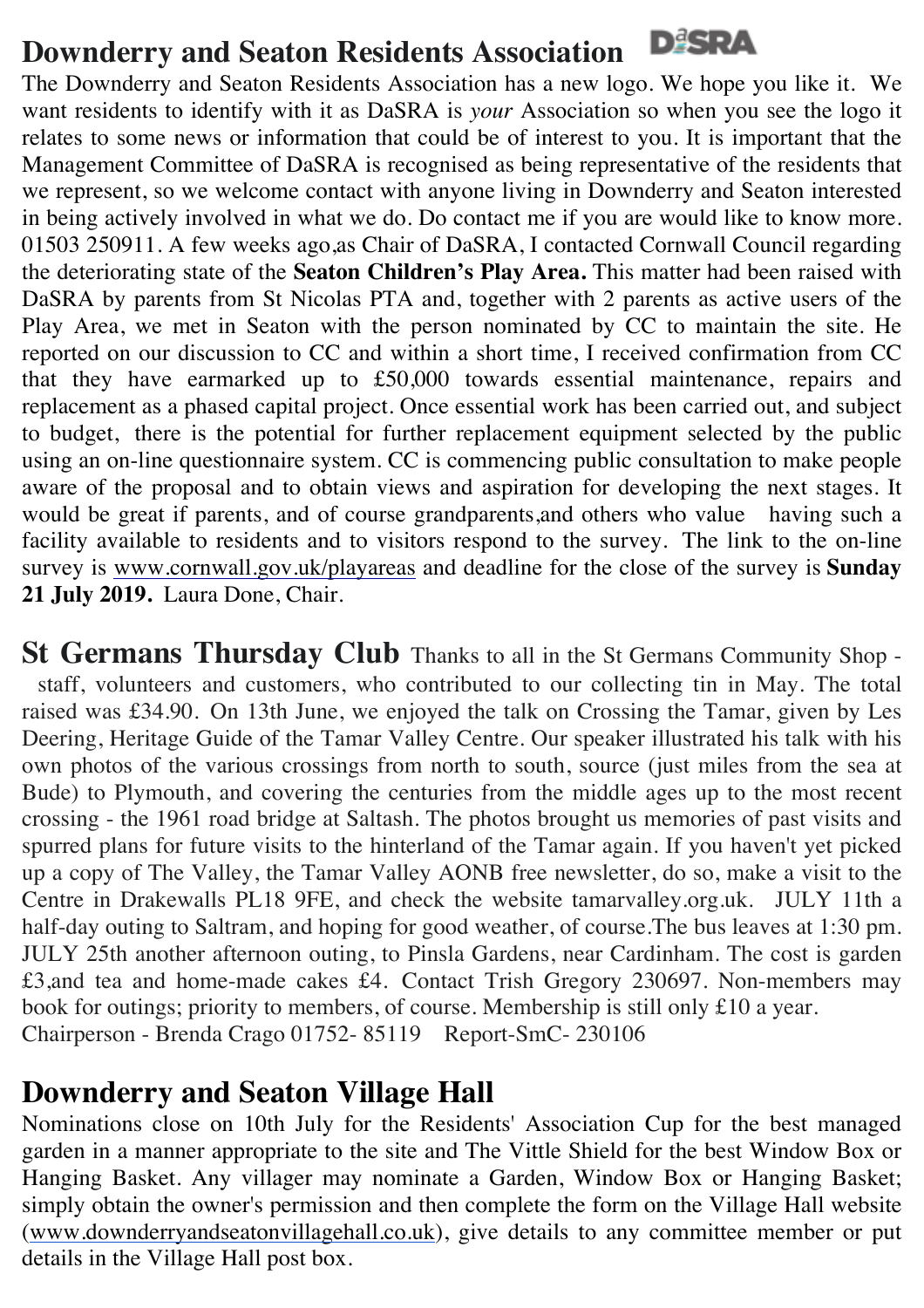**BIG Breakfast**, Saturday 20th July and 17th August in the Village Hall - If you like a hearty breakfast, then this is a must for you. There will be a Bric-a-brac and Book Stall. All are welcome, including well behaved dogs on leads. **Art & Craft Show**, Saturday 27th July to Sunday 4th August, 10.30am to 5pm in the Village Hall - Come and support our talented local Crafters and Artists at this popular annual event. There will be a wide range of items for you to buy and certainly something for everyone. There will be a raffle, with prizes donated by the sellers, running throughout the event, with the draw on Sunday 4th August. **Coffee Morning**, Tuesday 6th August, 10am to 12 noon - Enjoy a slice of cake with Tea or Coffee for just £1 while chatting with friends. There will be a Bric-a-Brac and Book Stall and raffle tickets for that morning's draw. All are welcome, including well behaved dogs on leads. **Garden and Produce Show**, entries accepted on Friday 9th August 6.30pm to 8pm and Saturday 10th August from 8am to 10.15am. Doors open for viewing on Saturday at 2.30pm, prize giving at 3.30pm followed by an auction of donated produce. - Whether you are a grower, arranger, crafter, photographer, writer or cook and no matter your age or expertise, it's now time to start planning what you will enter, that is, if you haven't already done so. There are a wide range of classes to choose from, for adults and children. A list of classes and rules are available on the Village Hall website (www.downderryandseatonvillagehall.co.uk) and in the booklets available in the Village Hall. **Beach Party and BBQ**, Sunday 25th August, 4pm onwards - Join us on Downderry Beach in the afternoon for a BBQ and games for all the family. Coming in September: 3rd - Coffee Morning. 14th - Autumn Plant Sale & Big Breakfast. 20th - Claude Bourbon Concert

**Downderry and Seaton 2019 Carnival** Introducing the Downderry and Seaton Carnival Monarch 2019 - Freya Wainwright. There is something for everyone at this year's Carnival, with the main events over the first two weekends in July. The events are in the Village Hall unless otherwise stated and to which all proceeds will go. Come and join us in costume for a sing-along at the **1940s Tea Party** from 2pm on Tuesday 2nd July, £2 entry. Or try your luck at the **Carnival Bingo** on Thursday 4th with doors opening at 6.30pm and you may also win one of the great donated raffle prizes. On Friday the 5th it's time for your children to get their dancing shoes on. The **Disco for the under 8s** is at 4.30pm, **Bingo** at 6pm and a **Disco for 8 to 16 year olds** at 7pm. All for just £1 per child and there is also a raffle with lots of prizes to win. Saturday 6th is **Family Treasure Hunt** day. Registration is at 2pm and it's 'On your marks - Go! at 2.30pm. It's 50p per child and adult with under 8s free. Our main event is on Sunday 7th as it's **Carnival Day**. Registration for the Parade is at 2pm in Seaton. The Carnival Monarch will lead the parade in an open top car followed by children from Dance Inxs and the rest of the parade. You will be able to hear the parade before you see it, as it makes its way to St Nicolas school for the prize giving. There will be a BBQ, bar, refreshments, stalls, bouncy castle and face painting. So let's hope for a lovely sunny day! A **Golf day** at Whitsand Bay Golf Club starts the 2nd weekend's events on Friday 12th. Spaces still available, please contact Keith Smith (01503 250412) for more information. Then in the evening it's get your thinking caps on for the **Quiz & Nibbles night**. Doors open at 6.30pm for 7.30pm start. Tickets cost £5 each and teams can have up to 6 people. Tickets available from Summink Different in Downderry and from the Village Hall website. The final event is on Saturday 13th when it's down to the **Downderry beach** in the afternoon for a BBQ, games and to see the end of the **Raft Race** which starts on Seaton Beach at approx 7.15pm. For more details go to (www.downderryandseatonvillagehall.co.uk) or see posters.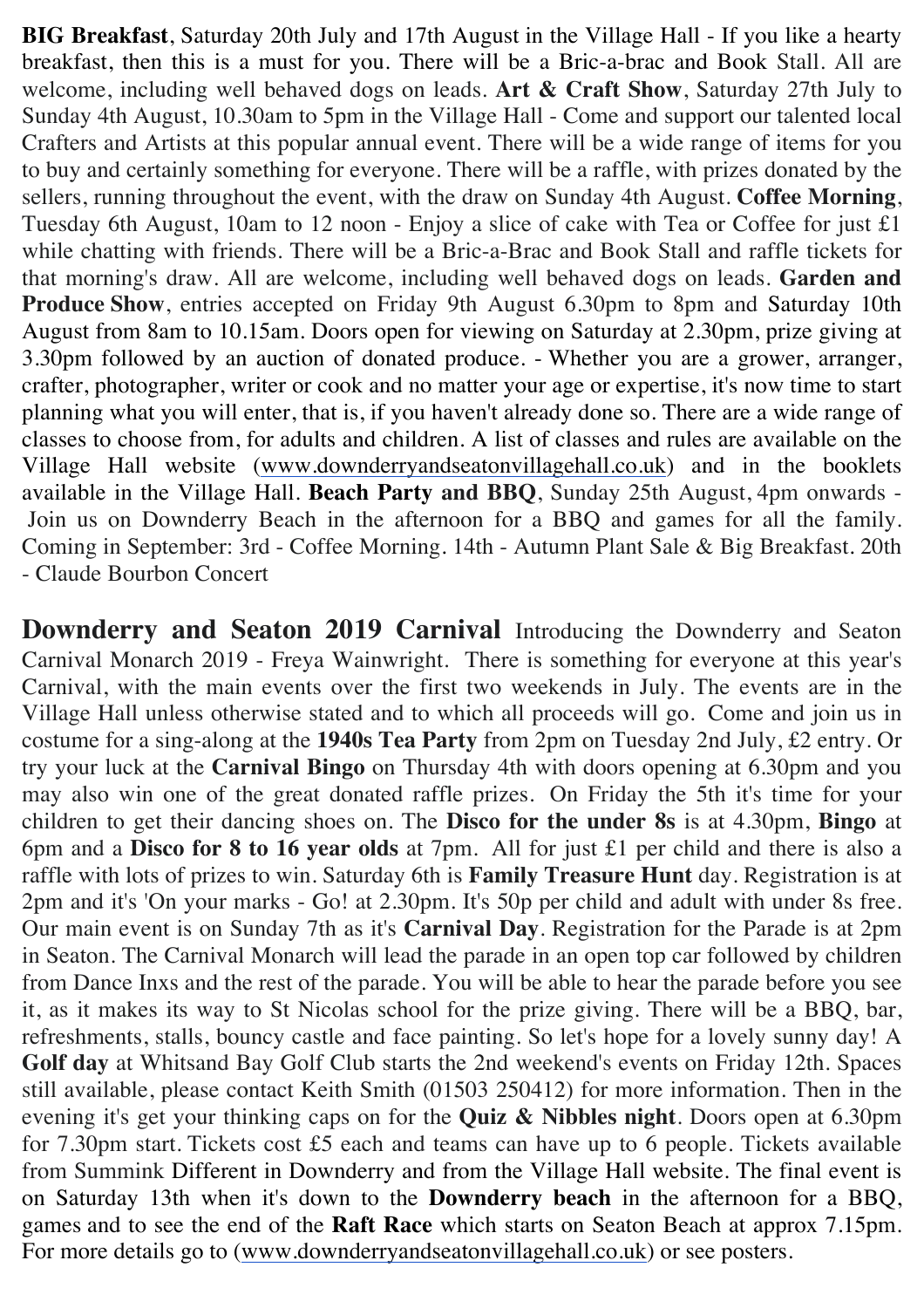## **Seaton to Downderry Raft Race, Beach BBQ & After Party**

**Saturday July 13th (sea conditions permitting) - 6pm Register – 7.15pm start** The annual South East Cornwall Surf Club, Seaton to Downderry Raft Race will start on the shoreline at Seaton Beach on the evening of Saturday 13th July. The flotilla of fancy dress flotsam will paddle, splash, sing….. (cheat?) their way to Downderry to compete for a total prize pot of over £450



and surf merchandise. Starving seafarers and leering landlubbers can then tuck into the BBQ on the beach at the finish, kindly put on by Downderry & Seaton Village Hall.

The fun doesn't stop there as headline sponsors, Inn on the Shore, host the grand after party with music, a DJ and food. A chance for everyone to celebrate their successes, questionable seamanship, loving beach life or just getting dry! If you fancy your chances, it's open to all! So put your raft building expertise to the test. Create your trusty craft and funkiest fancy dress outfits with your friends and family. Or just press gang anyone who's up for the best night of summer 2019! No raft? No worries. Enjoy the race by entering as an intrepid individual in the SUP or surf board classes. We also need you if you want to stay dry. Follow the action at sea by walking along the beach. There is always a large crowd to cheer everyone on, so do join them! They can always be louder. So you'll be part of the action whilst laughing, cheering and walking. Register at Seaton Beach at 6pm. Paddle-off at 7.15pm. Entry - per person - £5 adult / £2 u16s. The R.N.L.I. will be keeping everyone safe and may offer spontaneous advice about terrible singing. Views will be their own. Many different classes, and prizes. Fancy dress with your own theme. Check details for updates on the South East Cornwall Surf Club Facebook page. Under 16's require a parental signature.

**St Germans Scottish Country Dance Club** Come and have some fun! Everyone - families, friends , visitors are all very welcome to join us for a Ceilidh type dance - easy peasy - no special steps necessary, and all dances will be talked and walked through



first. Come to the Eliot hall on any of the following dates :- Thursdays **4th** July, and **18**th, **1st** August, **15th** and **29th** From 7 - 9. 30 pm, Cost £2.50 per session, including refreshments. We look forward to seeing you. Any questions, phone Chris on 01503 230281

**Welcome to Reverend Canon Lynn Parker** St Germans Group Parish PCC is very pleased to welcome Revd Canon Lynn Parker as the new priest for the Parish together with Sheviock and Antony Parishes. A welcome service will be held in St Germans Priory on Sunday, 14th July at 6.30 pm. Everyone is welcome to attend and refreshments will be served following the service.

**Thanks** Mitzy Spink would like to thank all who kindly gave her so many cards, visits and get well wishes following her accident in early February. My grateful thanks also to my partner, Roger, for looking after me so well and to Dr Fullalove for his constant medical care. Also to the kind ladies from 4 Seasons. I am progressing slowly and hope to enter village life in the near future. I am very lucky to live in such a lovely village.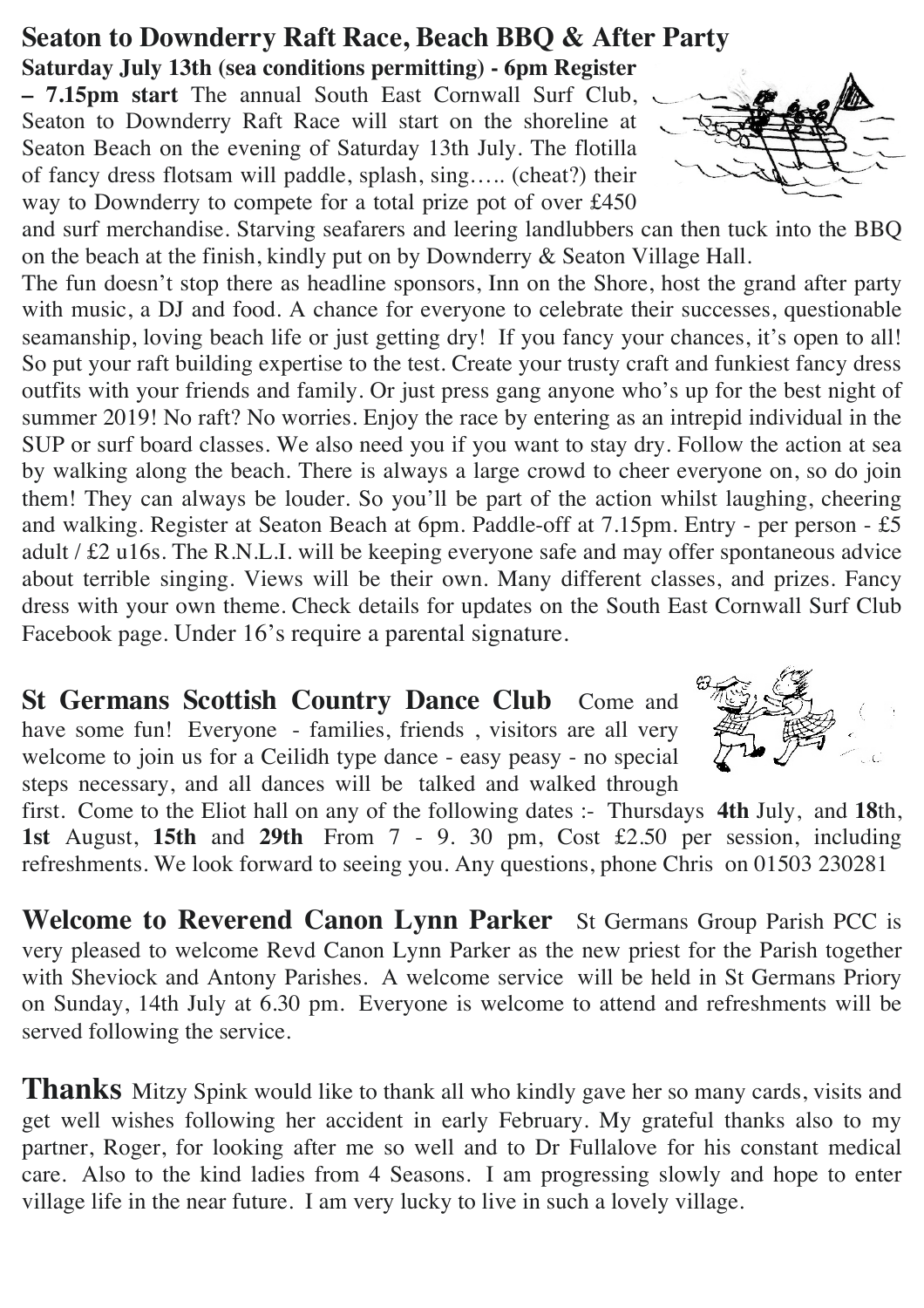**Cry4Tom** I would like to update local folk about the #CRY4TOM fundraising efforts. I am pleased to say that as of today we have raised £14,619.12 over the past 12 months! This represents an amazing amount of work and enthusiasm from many, many people. We have been able to speak to local Lions and Rotary Clubs, schools and Councillors to raise awareness of SADS and, as well as the pot collection in the village last summer, we have held a number of events (and have more planned!) and have been supported by the following: Shore Financial Planning (Plymouth), Bodmin & Callywith Colleges all held Cake Bake Sales, Bag-packing events at Liskeard Morrisons and St Austell Tesco, St Germans & Sir Robert Geffery's primary schools – non-uniform day and summer fairs, 'Good cause' of the year for Cornwall RFU & Saltash Co-op Community Fund, Cornwall Councillors' community chest from Liskeard, Looe & Saltash, Caradon & Looe Gig Rowing Clubs have established memorial races for Tom**,** Kate Queally organized a wild swim to commemorate her  $600<sup>th</sup>$  consecutive swim after beating cancer with funds given to  $\#$ CRY4TOM

It has been busy but it has been extremely rewarding. It means that we have been able to book the first 2 screening days which will be  $4<sup>th</sup>$  &  $5<sup>th</sup>$  December 2019 at Bodmin College for **#CRY4TOM.** All current fundraising will be to secure screening days in the Liskeard / Saltash area as soon as possible. With best wishes, Ann

## **Tideford Royal British Legion Summer Band Dance**

We would like to present our dance evening which includes the Cornish Groove Collective playing Motown and Soul. 7.30 - 11pm Saturday 29th June. Entry - £2 raffle ticket per person with a final draw at the end of the night. Refreshment for sale will include burgers, hot dogs, quiches and an open bar.

## **St. Germans Community Centre 48th Open Flower and Vegetable**

**Show – Eliot Hall** Saturday 3rd August 2019 2.30 – 4.30 pm Being an **OPEN SHOW** anyone and everyone is welcome so **if you have relatives visiting on show day why not suggest they bring along an entry?** If you know someone locally – **but not necessarily in St Germans** – that would like to show their wares please do pass along



a show schedule for them to have a look at. If you are a **member of a club or group** that may not be aware that our show is held annually please do pass along our show details and let everyone know they will be met with a warm welcome on the day. POLITE NOTICE - Calling all 2018 Award winners. Please return all cups and trophies to Goff White at 53 Eliot Drive (telephone 01503 230409) no later than **Saturday 20 July.** Thank you. This year we are delighted to announce the presentation of: **St Germans W.I. Coronation Flower Pot.**  This award will be presented for **Best Single Stem Cut Flower Classes 13-18.** These classes are: 13. **Rose – 1 hybrid tea**, 14. **1 Hydrangea head**, 15. **1 perfect flower head**, 16. **1 flower head – multiheaded**, 17. **1 flower head – spike**, 18. **1 stem of scented flower.** Our esteemed show secretary has kindly sent the following words " Sadly St Germans Women's Institute closed last year but their memory will endure as they have kindly passed on to the Flower and Vegetable Show their St Germans W.I. Coronation Flower Pot which dates back to the coronation of Elizabeth II – 1953. It was awarded to the winner of 'Flower of the month' – a single stem of a garden or pot plant flower grown by the member. So now in our Show the winner will be the best entry in one of the six classes for a single stem of a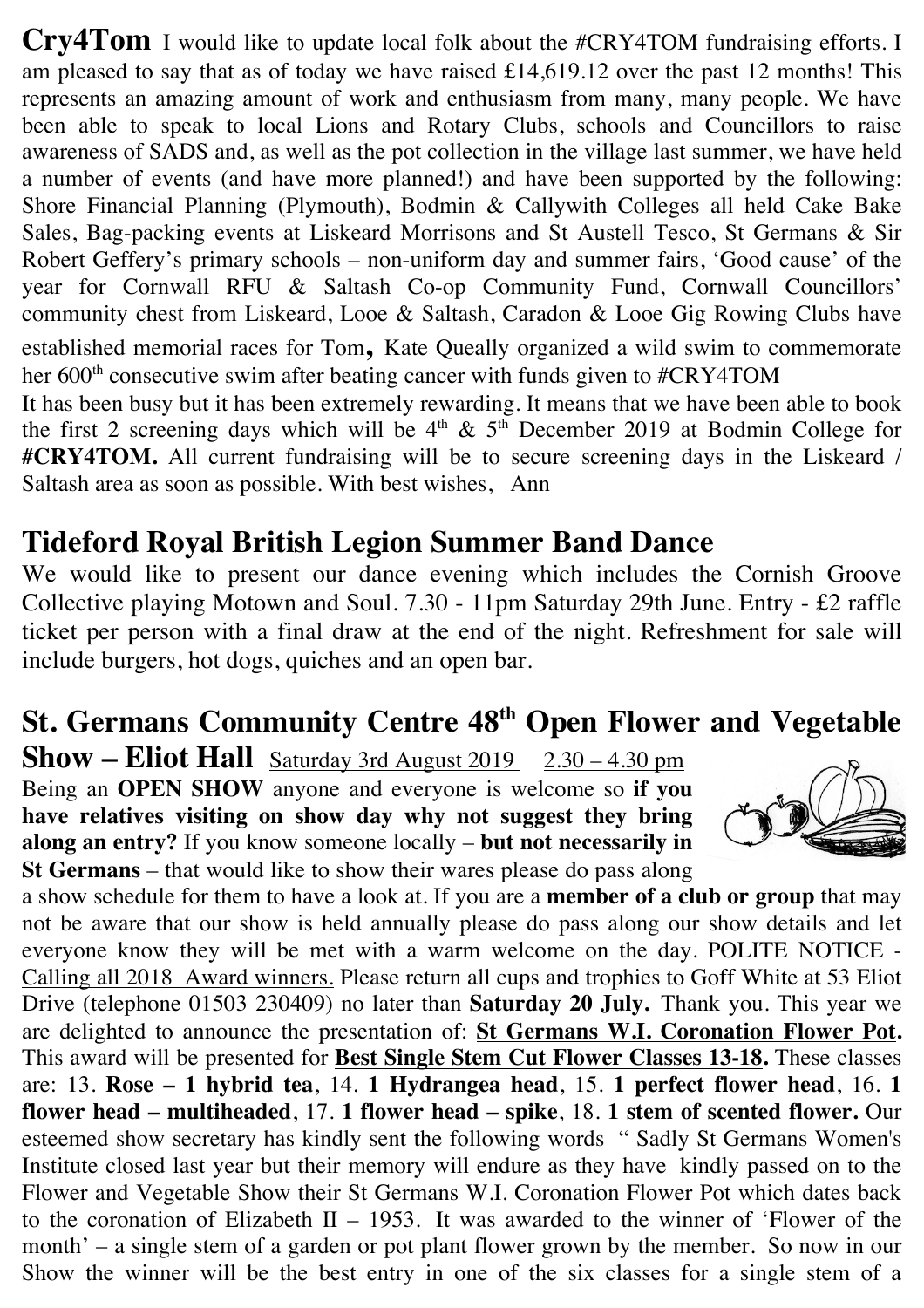flower. We thank the former St Germans W.I. for donating this prestigious cup to us and we look forward to presenting it to the first winner at the Show on Saturday 3 August." Light refreshments will be available throughout the afternoon and any contributions of fruit, vegetables, flowers, pot plants, cakes preserves etc will be **most gratefully received for the produce stall for sale on the day.** Other sections within the show you may be interested in are: Floral Art, Flowers, Vegetables, Art, Cookery, and the much loved Children's only section. **All** the sections have a class for children so if your loved one is a dab hand with a brush or is green fingered by nature then do pick up a schedule today to see what classes we have to inspire them. Show schedules are going well and are currently available from **ST GERMANS COMMUNITY SHOP – St Germans, and DIRECT FROM THE DROP BOX OUTSIDE 67 ELIOT DRIVE - St Germans. CURRENT VACANCY** – **Show Secretary** – having spent many years supporting our village shows it is with sadness that Margaret Walker has decided to step down as Show Secretary so if you can volunteer your time to help keep this show thriving please do get in touch. If you have some fresh ideas to help take the show forward towards its 50th year anniversary in 2021 or can spare a couple of hours around show time next year then **please do contact Margaret on 01503 230471.**

## **St Germans Group Parish Pastoral Team Need a listening ear?**

The Pastoral Team are here to help. What can we do? We are a trained team with members from the different villages which make up the St Germans Group Parish. Our listening service is freely available to everyone who lives in the parish, whether or not they go to Church; in fact the Church will not even be mentioned unless you wish to broach the subject. We see our role as offering good listening and responsible friendship. You might be new to the area and feeling a bit lost, recovering from an operation, or feeling a bit below par. Life might feel a bit overwhelming at the moment, or you might be caring for someone and want a bit of spaceYou may have lost someone dear to you. You may like a prayer to be said for you or a loved one. These are just a few examples, of course. To receive more information, or ask for a visit, our co-ordinator can be contacted on 07979 515100. The person who visits you will get in touch with you first, and if you would still like a visit you can arrange the best time with them. When a team member visits for the first time they will always show you their ID, issued by the Diocese of Truro.

#### **St Germans Methodist Church**.

There is always a welcome for you at our church. This month, July, it's our Anniversary. On Saturday 13<sup>th</sup> @ 2.30 Strawberry Cream Tea plus Bring & Buy and Cake Stalls. Sunday 14<sup>th</sup> @ 10.30 Special Celebration led by Geoff Williams with Songs of Praise in the evening at 6.00 outdoors, (weather permitting!). Throughout the year we have a range of activities, our regular ones are:- Sunday @ 10.30am. Praise & Worship followed by tea or coffee. On the second Thursday of each month at 10.30 is a Coffee Morning with Bring and Buy and Cake Stalls. Do call in for a chatter and a natter and a cuppa with friends! On the third Saturday of the month @ 10.30 in conjunction with our friends at the Priory we hold Messy Church. Do bring your children along for fun, games and refreshments. On the second and fourth Wednesday of the month we have a Bible Study and on the last Thursday of the month a Prayer Lunch - call 230766 or 230403 for details. All our events are donations only to make these events accessible to all Please join us; there will always be a warm welcome awaiting. **You say "We'll Come" – We'll say "Welcome"!**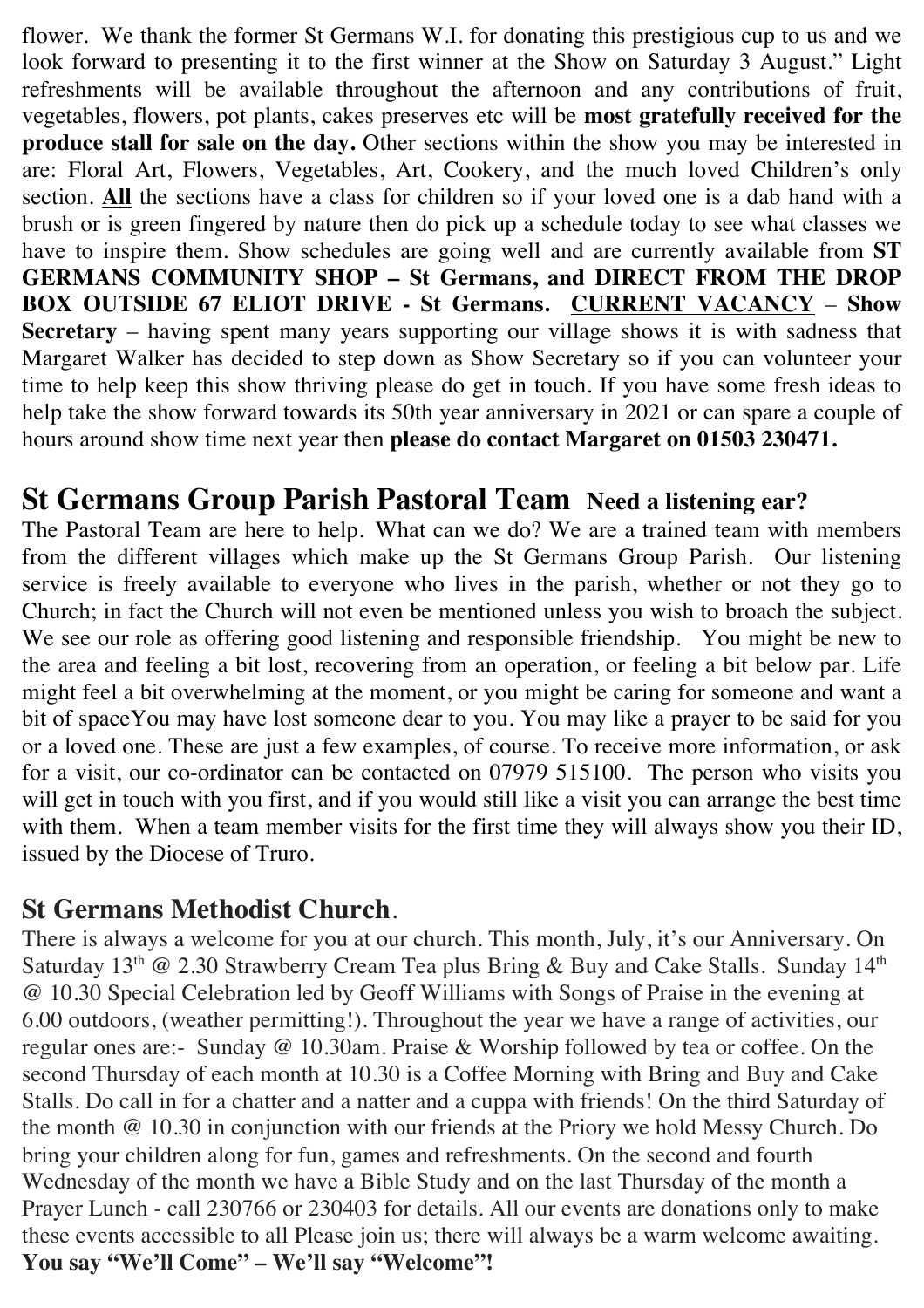**Downderry and Seaton Community Bus** Good news for Narkurs. For a trial period the Downderry and Seaton Community bus will pick up passengers for Truro and distant trips from Narkurs by the telephone box. Unfortunately this service will not apply to the regular trips to the likes of Liskeard and Plymouth but we are hopeful for the future. Please note the bus will only pick up for pre booked seats.

| <b>DATE</b>   |    | <b>DESTINATION</b>                                                     | <b>DEPART</b>                    | <b>LENGTH</b> | <b>FARES</b>  |               |
|---------------|----|------------------------------------------------------------------------|----------------------------------|---------------|---------------|---------------|
|               |    |                                                                        |                                  | STAY          | <b>SINGLE</b> | <b>RETURN</b> |
| July          |    |                                                                        |                                  |               |               |               |
| Monday        | 1  | Looe                                                                   | 11.30am                          | 4 Hours       | £1.50         | £2.10         |
| Tuesday       | 2  | Plymouth                                                               | 9.30 am                          | 4 Hours       | £2.70         | £3.90         |
| Wednesday     | 3  | EXETER                                                                 | 9.30 am                          | 4 Hours       | £5.60         | £7.20         |
| Thursday      | 4  | Liskeard                                                               | 9.30 am                          | 2 Hours       | £1.90         | £2.60         |
| Tuesday       | 9  | Plymouth                                                               | 9.30 am                          | 4 Hours       | £2.70         | £3.90         |
| Thursday      | 11 | Liskeard                                                               | 9.30 am                          | 2 Hours       | £1.90         | £2.60         |
| Friday        | 12 | Tavistock                                                              | 9.30 am                          | 4 Hours       | £3.60         | £5.15         |
| Saturday      | 13 | <b>Trago Mills</b>                                                     | $2.00$ pm                        | 2.25 Hours    | £3.00         | £3.40         |
| Tuesday       | 16 | Plymouth                                                               | 9.30 am                          | 4 Hours       | £2.70         | £3.90         |
| Wednesday     | 17 | <b>TRURO</b>                                                           | 9.30 am                          | 4 Hours       | £4.60         | £6.20         |
| Thursday      | 18 | Liskeard                                                               | 9.30 am                          | 2 Hours       | £1.90         | £2.60         |
| Friday        | 19 | Garden Party + 300 club, St Nicholas, 2.45-4.30 £4.50                  |                                  |               |               |               |
| Tuesday       | 23 | Plymouth                                                               | 9.30 am                          | 4 Hours       | £2.70         | £3.90         |
| Thursday      | 25 | Liskeard                                                               | 9.30 am                          | 2 Hours       | £1.90         | £2.60         |
| Friday        | 26 | <b>Padstow Lobster</b>                                                 | 9.30 am                          | 4 Hours       |               | £6.50         |
|               |    | Hatchery                                                               | Entry £4.50 adult, £4.00 seniors |               |               |               |
| Tuesday       | 28 | Plymouth                                                               | 9.30 am                          | 4 Hours       | £2.70         | £3.90         |
| <b>August</b> |    |                                                                        |                                  |               |               |               |
|               |    |                                                                        |                                  |               |               |               |
| Thursday      | 1  | Liskeard                                                               | 9.30 am                          | 2 Hours       | £1.90         | £2.60         |
| Monday        | 5  | Looe                                                                   | 11.30am                          | 4 Hours       | £1.50         | £2.10         |
| Tuesday       | 6  | Plymouth                                                               | 9.30 am                          | 4 Hours       | £2.70         | £3.90         |
| Thursday      | 8  | Liskeard                                                               | 9.30 am                          | 2 Hours       | £1.90         | £2.60         |
| Friday        | 9  | <b>TOTNES</b>                                                          | 9.30 am                          | 4 Hours       | £4.10         | £5.70         |
| Saturday      | 10 | <b>Trago Mills</b>                                                     | 2.00 pm                          | 2.25 Hours    | £3.00         | £3.40         |
| Tuesday       | 13 | Plymouth                                                               | 9.30 am                          | 4 Hours       | £2.70         | £3.90         |
| Wednesday     | 14 | Fireworks Compettition, Plymouth, leave 6.30pm                         |                                  |               |               | tba           |
| Thursday      | 15 | Fireworks Compettition, Mt Edgecumbe, leave 8.00pm                     |                                  |               |               | tba           |
| Thursday      | 15 | Liskeard                                                               | 9.30 am                          | 2 Hours       | £1.90         | £2.60         |
| Tuesday       | 20 | Plymouth                                                               | 9.30 am                          | 4 Hours       | £2.70         | £3.90         |
| Wednesday     | 21 | <b>TRURO</b>                                                           | 9.30 am                          | 4 Hours       | £4.60         | £6.20         |
| Thursday      | 22 | Liskeard                                                               | 9.30 am                          | 2 Hours       | £1.90         | £2.60         |
| Tuesday       | 27 | Plymouth                                                               | 9.30 am                          | 4 Hours       | £2.70         | £3.90         |
| Thursday      | 29 | Liskeard                                                               | 9.30 am                          | 2 Hours       | £1.90         | £2.60         |
|               |    | TO BOOK SEATS TELEPHONE DOWNDERRY (01503) 250611 Mon-Fri 9.00am-5.00pm |                                  |               |               |               |

**Downderry and Seaton Community Bus 300 Club** A very successful coffee morning was held on the sunny morning of Friday 21st. June. The draw was made for the 300 Club monthly winners, which were 1st. No. 136 M. Stephens 2nd. No. 114 Kitty Pearce and 3rd. No. 163 Jean Evans. However, 9 members did not renew their number in time for the draw, please do so very soon! Our next event will be held in St.Nicolas Church on 19th. July at 2.45p.m., when there will be our annual afternoon tea party, with lots of home made sandwiches, cake and all things nice. We look forward to seeing you there. Jo. 01503250489